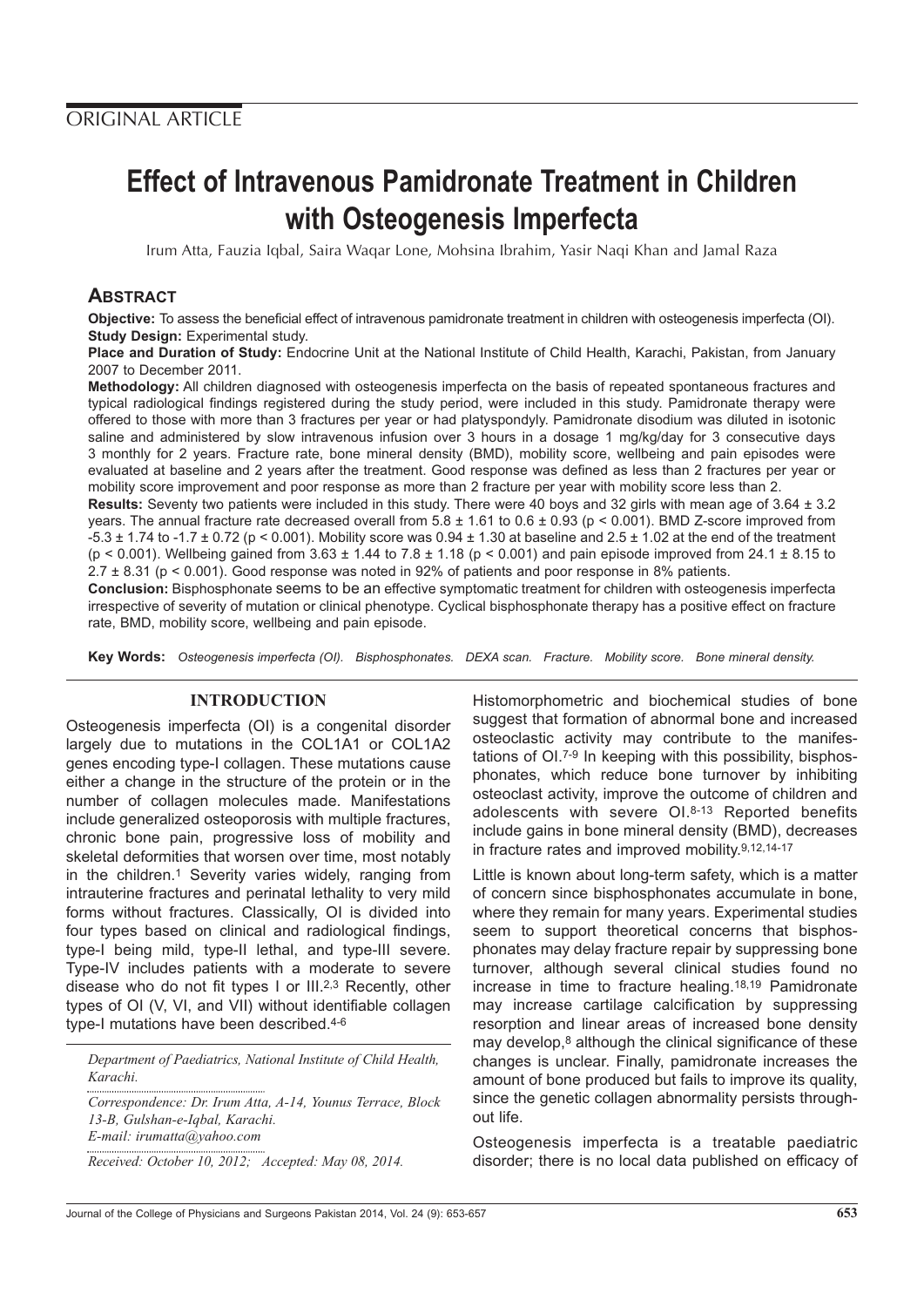this therapy in children with OI in Pakistan. This study in hand may provide baseline data which may help to guide paediatricians and family physicians for initial evaluation and management of OI in children.

The objective of this study was to assess the beneficial effect of intravenous pamidronate treatment in children with osteogenesis imperfecta (OI).

### **METHODOLOGY**

Children diagnosed as OI by means of clinical and radiologic evaluation, were recruited as referred to the study place between January 2007 to December 2011. Informed consent was obtained from the parents. The study protocol was approved and monitored by the local Medical Ethical Committee.

Pamidronate therapy was offered to the children with severe OI who experienced more than 3 fractures per year including short stature, skeletal deformities and pain or with a milder form of disease with compression fracture of spine/platyspondyly.15,20 Excluded were those aged over 15 years and those with mild OI without compression fractures of the spine. Pamidronate disodium was diluted in isotonic saline and administered by slow intravenous infusion over 3 hours in a dosage of 1 mg/kg day for 3 consecutive days every 3 monthly.9 Pamidronate was given for 2 years from the date of inclusion in the study. All patients received physical therapy and orthopaedic intervention as needed.

Patients were evaluated 3 monthly before each pamidronate infusion and the data were recorded on standardized forms. The annual fracture rate was determined by parent's interview and radiographs.20 Radiographs were taken 6 monthly to evaluate fracture healing. Delayed healing was defined as unhealed fracture after 6 months.18 BMD was measured 3 monthly at the lumbar spine (L1-L4) in the anteroposterior direction by dual- energy X-ray absorptiometry (DEXA). BMD values were converted to age and gender-specific Z-scores.

Mobility was evaluated using 5- point scale according to Bleck.<sup>21</sup> The score division was  $0 =$  unable to leave the bed or wheelchair or non-walker; 1= able to walk with aid but not functionally mobile, or exercise walker; 2 = able to walk in the house, with or without aid, or household walker; 3 = able to walk short distances, with or without aid, or neighbourhood walker;  $4 =$  able to walk independently or community walker.

Pain episodes evaluated subjectively by the parents and if possible, the patients were recorded on the forms at each visit. As pain is difficult to assess, especially in small children, it chosen to ask patients or parents to record how many days per month that the children experienced pain and not to record the intensity of pain.15 Wellbeing, based on parents and patients

subjective assessment, was assessed 3 monthly before the treatment. Parents or the patients registered wellbeing using an arbitrary 10 grade scale, where 10 represents maximal wellbeing: they should choose any number between 1 and 10.15 Two categories of treatment response were described: good response defined as less than 2 fractures per year or mobility score improvement and poor response defined as more than 2 fracture per year with mobility score less than 2.20

Data was analyzed by using Statistical Package for Social Sciences (SPSS) version 17. Frequencies and percentages were computed for categorical variables like gender and responses. Mean ± Standard Deviation was computed for numerical variables like age, fractures/year, BMD score, mobility score, wellbeing scale and pain episode days/month. Student paired t-test was used to compare baseline and endpoint means of numerical variables (fractures/year, BMD score etc). P < 0.05 was considered as statistically significant.

#### **RESULTS**

Total patients included in the study were 72. There were 40 boys (55.6%) and 32 (44.4%) girls. Mean age was  $3.64 \pm 3.2$  years. The age range at the start of the treatment was 1 - 13 years. The annual fracture rate decreased overall from  $5.8 \pm 1.61$  to  $0.6 \pm 0.93$  (p < 0.001). Signs of new bone formation with increased vertebral height were observed after two years of treatment. In more severe form this improvement was usually observed by X-ray. Other radiologic changes included decreased deformities of long bones. Radiographs showed discrete dense parametaphyseal lines corresponding to the time of each treatment cycle, confirming the linear growth continued. None had history of delayed fracture healing or nonunion at baseline. During the study, delayed fracture healing was noted in 5 patients, 2 in the good response group and 3 in the poor response group. Patient in the poor response group showed delayed healing in tibia, femur, humerus, radius, ribs while patient in good response group delayed healing occurred in radius and ulna. The time from fracture to nonunion ranged from 8 to 12 months.

Before the treatment, all patients had low bone mineral density. During the course of the treatment, a gradual increase in bone density was observed in all individuals from DEXA measurement in the lumbar spine. Overall, BMD Z-score improved from  $-5.3 \pm 1.74$  to  $-1.7 \pm 0.72$ (p < 0.001). This increase brought them closer to the age matched values after 2 years compared with the pretreatment.

A significant mobility score improvement occurred after 2 years of the treatment. Overall mobility score improved from  $0.94 \pm 1.30$  to  $2.5 \pm 1.02$  (p < 0.001). The mobility score was 0 in 43 (59.7%) patients at baseline compared to only 4 (5.5%) patients at study completion.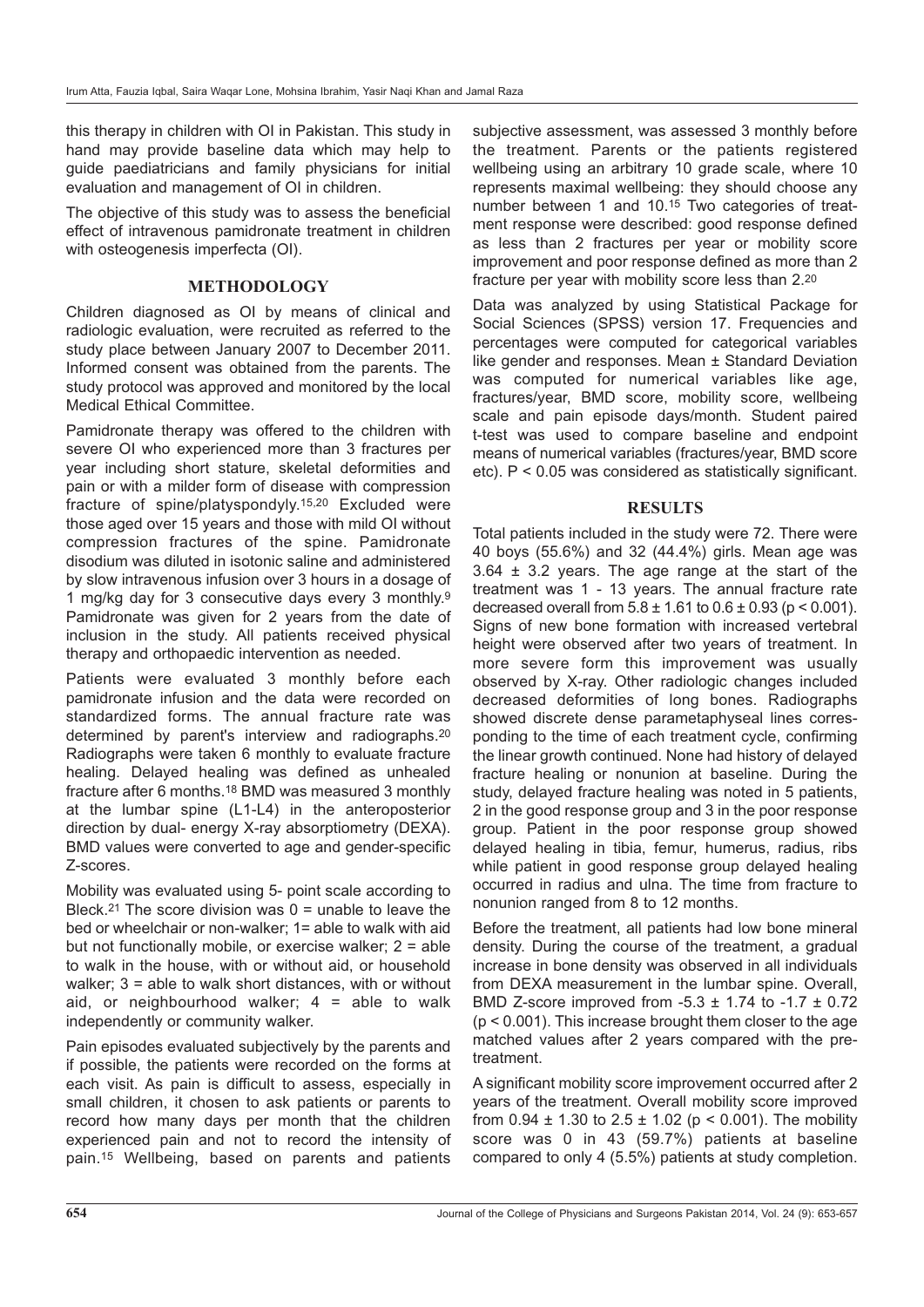Before the treatment, mobility score was 1 in 6 (8.3%) patients as compared to 2 (2.7%) at the end of treatment. Patient with mobility score of 2 and 3 were 10 (13.8%) at the start of treatment and it improved to 34 (47.2%) and 18 (25%) respectively at the end. Mobility score was 4 in 3 (4.1%) patients at baseline and 14 (19.4%) at study completion.

A dramatic and progressive decrease in pain and wellbeing was reported within 12 weeks of onset of treatment. Most of the patients' subjective score for wellbeing, pain and activities of daily life improved greatly during treatment. The well-being scale improved from  $3.63 \pm 1.44$  to  $7.8 \pm 1.18$  (p < 0.001). There were 66 patients who remained pain-free most of the days. Six patients reported pain everyday but with decreased intensity. The pre-treatment value for pain was  $24.1 \pm$ 8.15 and after 2 years of treatment the value was decreased to  $2.7 \pm 8.31$ .

Good response was noted in 66 (92%) patients and poor response in 6 (8%) patients. In good response group, mean mobility score, BMD Z-score, annual fracture rate, pain episodes and wellbeing scale was significantly improved (p < 0.001) as mentioned in Table II. In poor response group, BMD Z-score improved, fracture rate decreased but mobility score remained < 2 (Table III). No statistically significant improvement noted in pain and well-being scale even though the pain intensity decreased in poor response group.

**Table I:** Comparison of the 72 patients with OI before and end of treatment.

| Variables                   | <b>Baseline</b> | End             | p-value      |
|-----------------------------|-----------------|-----------------|--------------|
| Fracture / year             | $5.8 \pm 1.61$  | $0.6 \pm 0.93$  | ${}_{0.001}$ |
| BMD (Z-score)               | $-5.3 \pm 1.74$ | $-1.7 \pm 0.72$ | ${}_{0.001}$ |
| Mobility score              | $0.94 \pm 1.30$ | $2.5 \pm 1.02$  | ${}_{0.001}$ |
| Wellbeing (10 degree scale) | $3.63 \pm 1.44$ | $7.8 \pm 1.18$  | ${}_{0.001}$ |
| Pain episode (days/month)   | $24.1 \pm 8.15$ | $2.7 \pm 8.31$  | < 0.001      |

Figures are in mean ± SD, paired t-test was used for comparative analysis. Statistically significant p-value < 0.05.

**Table II:** Data in good response group (n=66).

| Variables                   | <b>Baseline</b> | End             | p-value      |
|-----------------------------|-----------------|-----------------|--------------|
| Fracture / year             | $5.6 \pm 1.54$  | $0.4 \pm 0.61$  | ${}< 0.001$  |
| BMD (Z-score)               | $-5.2 \pm 1.80$ | $-1.7 \pm 0.70$ | ${}_{0.001}$ |
| Mobility score              | $1.03 \pm 1.32$ | $2.7 \pm 0.81$  | ${}_{0.001}$ |
| Wellbeing (10 degree scale) | $3.8 \pm 1.41$  | $8.1 \pm 0.85$  | ${}< 0.001$  |
| Pain episode (days/month)   | $23.5 \pm 8.31$ | $0.2 \pm 0.53$  | < 0.001      |
|                             |                 |                 |              |

Figures are in mean ± SD, paired t-test was used for comparative analysis. Statistically significant p-value <0.05.

#### **Table III:** Data in poor response group (n=6).

| Variables                   | <b>Baseline</b>  | End             | p-value   |
|-----------------------------|------------------|-----------------|-----------|
| Fracture / year             | $7.8 \pm 0.75$   | $3 \pm 0$       | < 0.001   |
| BMD (Z-score)               | $-6.12 \pm 0.84$ | $-1.8 \pm 1.02$ | 0.001     |
| Mobility score              | 0                | $0.33 \pm 0.52$ | 0.175     |
| Wellbeing (10 degree scale) | $2 \pm 0$        | 5±0             | $a$ ----  |
| Pain episode (days/month)   | $30 \pm 0$       | $30 \pm 0$      | $2 - - -$ |

Figures are in mean ± SD, paired t-test was used for comparative analysis. Statistically significant p-value < 0.05. The t-statistics or p-value cannot be computed because standard deviation of difference is zero.

Considering the possible adverse side effects of treatment, we only noted the fever upto 38.5°C responsive to acetaminophen after the first cycle infusion in 14 patients. During the treatment, none of our patient showed white blood cell reduction, hypocalcemia, flu-like symptoms or respiratory distress.

#### **DISCUSSION**

Bisphosphonates, a group of stable analogs of pyrophosphatase, are potent inhibitors of bone resorption and bone turnover. Bisphosphonates are currently the medical treatment most often used in children with moderate to severe OI. In Pakistan, there is no local published data on efficacy of intravenous bisphosphonates in the children. This study is an effort about the determination of beneficial effect of intra-venous pamidronate in children within the local setup at National Institute of Child Health, Karachi, a tertiary care hospital which may provide data for future studies.

Pamidronate therapy was effective in decreasing fractures and improving mobility in children with moderate to severe OI.9,12,13 Fracture rate is difficult to assess without frequent X-rays, which is not recommended for patients with OI, as the increased fracture rate can lead to high accumulated doses of radiation overtime. Furthermore, the observed increase in mobility can increase the risk of fracture. However, most of the children or their parents reported a decrease in symptoms. In this study, all patients experienced new fractures and the annual fracture rate decrease was from  $5.8 \pm 1.61$  to  $0.6 \pm 0.93$  while one-third of the patients studied by Glorieux et al.<sup>9</sup> remained free of fractures while on pamidronate therapy; overall, the annual fracture rate decreased from  $2.3 \pm 2.2$  to  $0.6 \pm 1$ 0.5. In another study reported by Alharbi et al. annual fracture rate decrease was smaller, from 2.7 ± 1.8 to 1.5  $\pm$  1.3. One possible explanation mentioned for this discrepancy was the younger age of the patients: 60% were younger than 7 years and only 26% were pubertal, compared to 26.6% younger than 7 years and 50% pubertal in the study by Glorieux et al.9 The anabolic effect of sex hormones on bone may contribute to reduce the fracture rate in older children.

Delayed fracture healing is a well-known feature of OI. Here, nonunion was defined as absence of fracture healing after 6 months, in accordance with previous data.18 It was reported in about 19% of patients in a study.22 However, nonunion of spontaneous fractures occurred in as many as 5 (6.94%) of our patients. None of our patients had a history of nonunion before pamidronate therapy, suggesting a possible role for pamidronate in delayed fracture healing. It may indicate greater inhibition of bone resorption by pamidronate, which may have contributed to delay healing. Munns et al.19 reported that delayed fracture healing associated with older age, proximity to pamidronate cycles and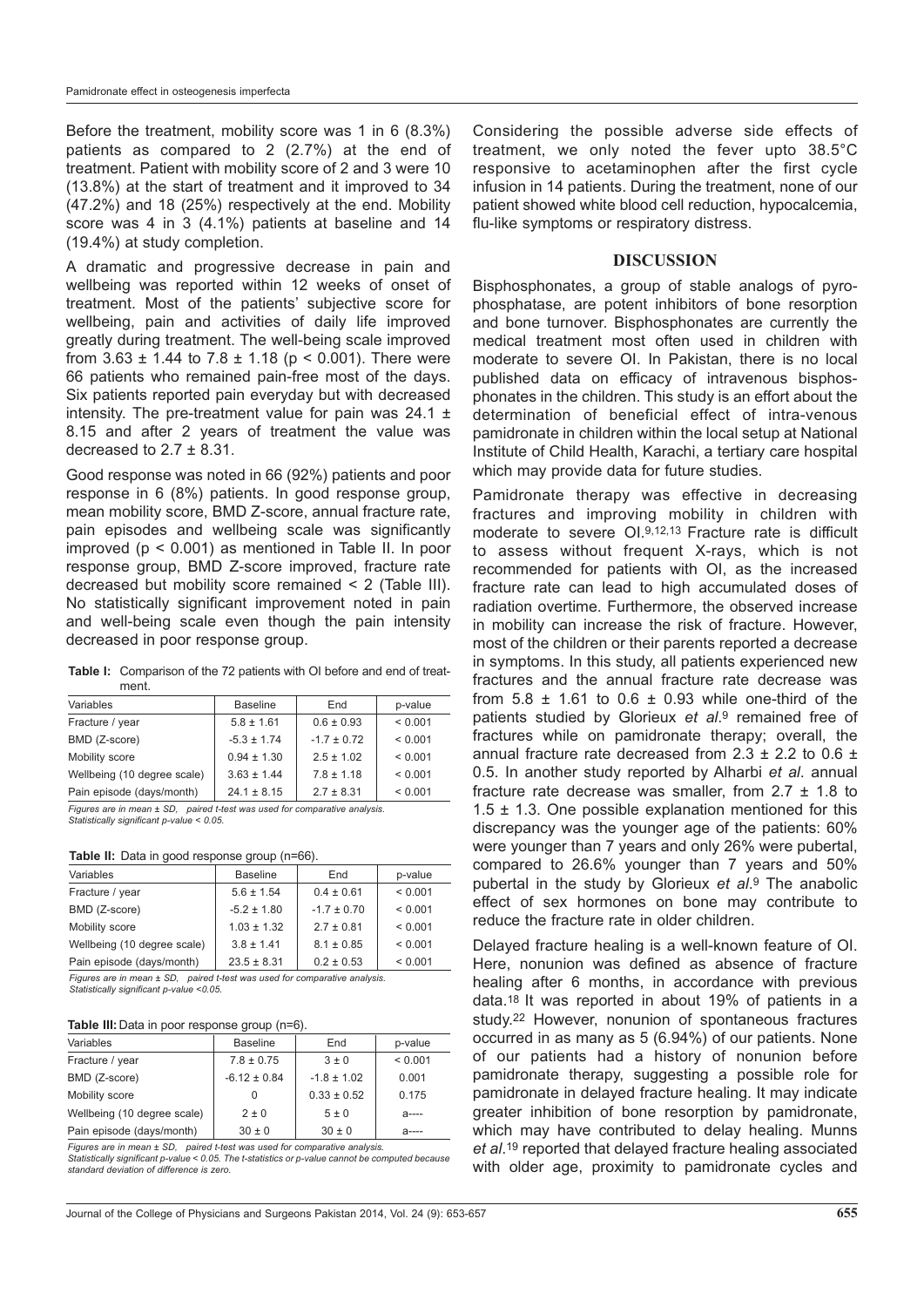osteotomy. Neither the duration of pamidronate therapy nor the timing of the cycles relative to the fractures influenced the occurrence of non-union.19 They suggested that improved mobility increased the risk for delayed healing during pamidronate treatment. However, two-third patients with nonunion experienced little or no improvement in their mobility scores. These results suggest a need for minimizing delayed healing by assaying bone markers before and after pamidronate infusions.22,23

The mean BMD Z-score increased significantly by 3.6 over a mean follow-up of 2 years. Similarly, Glorieux et al.9 reported a mean BMD Z-score increase of 1.9 over 2.1 years in 30 patients given pamidronate while Plotkin et al. reported a significant decrease in lumbar DEXA values over a one year period in their historical control group of 6 patients with a mean age of 10.7 months at the start of observation.24 Data from earlier studies indicate that the BMD Z-score is unlikely to normalize with age in patients with OI who do not receive bisphosphonate therapy. Thus, the BMD increase seen in this study can be ascribed to pamidronate therapy.

Most of our patients experienced statistically significant mobility score improvements. However, these mobility gains may be ascribable not only to pamidronate therapy, most notably via a decrease in fractures, but also to physical therapy and orthopaedic interventions.9,12

Pain is sometimes difficult to estimate in the more severe forms of OI. As these children have had fissures, compressions, and fractures since the neonatal period, they are used to a certain amount of skeletal pain, regarding this as normal, so tend to complain only when they suffer larger fractures. It is clear that the intensity of pain is an essential part of the feeling of well-being. However, it is evident that a total absence of pain does not result in maximal well-being in all cases. It was, therefore, chosen to present both pain and well-being variables. The reduction in pain that occurs early in treatment permits more effective physiotherapy, which also positively affects mobility and might also affect fracture rate.21 Early body weight bearing with the aid of plastic orthoses, mobility devices, and intramedullary rodding provides stress to the lower limb bones and is of the utmost importance to avoid additional osteoporosis caused by immobilisation.21,25 Mechanical use of the skeleton in standing and walking also stimulates new bone formation.25 These positively interacting factors lead to an overall beneficial effect on the patients.

In this study, 6 (8%) patients failed to experience a decrease in pain episode, although their mobility scores remained low and their BMD Z-scores and fracture rates showed significant improvements similar to those seen

in other patients. The reasons behind the poor response to pamidronate in our patients are unclear. The baseline values of the study parameters in our patients were not different from those in the good response group. Thus, no factors predicting the response to pamidronate therapy were identified. In keeping with earlier data,  $9,15$ the bone resorption marker urinary deoxypyridinoline decreased during pamidronate infusions so bone markers may be useful for predicting the response to pamidronate treatment.

Although bisphosphonate treatment is a symptomatic not curative treatment that does not alter the genetic defect underlying OI, it is an adjunct to physiotherapy, rehabilitation and orthopaedic care that must be continued carefully.

This study is baseline data for future studies. Further long-term studies are required to assess the effects of bisphosphonates on bone modelling and re-modelling capacity in children with OI. Data from this study would facilitate the establishment of an optimal dosage, as well as treatment frequency and duration of bisphosphonate therapy in osteogenesis imperfecta during childhood.

#### **CONCLUSION**

Bisphosphonate seems to be an effective symptomatic treatment for children with osteogenesis imperfecta irrespective of severity of mutation or clinical phenotype. Cyclical bisphosphonate therapy has a positive effect on fracture rate, BMD, mobility score, wellbeing and pain episode.

#### **REFERENCES**

- 1. Rauch R, Glorieux FH. Osteogenesis imperfecta. Lancet 2004; **363**:1377-85.
- 2. Sillence DO. Osteogenesis imperfecta nosology and genetics. Ann NY Acad Sci 1988; **543**:1-15.
- 3. Sillence DO, Senn A, Danks DM. Genetic heterogeneity in osteogenesis imperfecta. J Med Genet 1979; **16**:101-16.
- 4. Glorieux FH, Ward LM, Rauch F, Lalic L, Roughley PJ, Travers R. Osteogenesis imperfecta type-VI: a form of brittle bone disease with a mineralization defect. J Bone Miner Res 2002; **17**:30-8.
- 5. Glorieux FH, Rauch F, Plotkin H, Ward L, Travers R, Roughley P, et al. Type-V osteogenesis imperfecta: a new form of brittle bone disease. J Bone Miner Res 2000; **15**:1650- 8.
- 6. Ward LM, Rauch F, Travers R, Chabot G, Azouz EM, Lalic L, et al. Osteogenesis imperfecta type-VII: an autosomal recessive form of brittle bone disease. Bone 2002; **31**:12-8.
- 7. Forin V, Arabi A, Guigonis V, Filipe G, Bensman A, Roux C. Benefits of pamidronate in children with osteogenesis imperfecta: an open prospective study. Joint Bone Spine 2005; **72**:313-8.
- 8. Rauch F, Travers R, Munns C, Glorieux FH. Sclerotic metaphyseal lines in a child treated with pamidronate: histomorphometric. Analysis J Bone Miner Res 2004; **19**:1191.